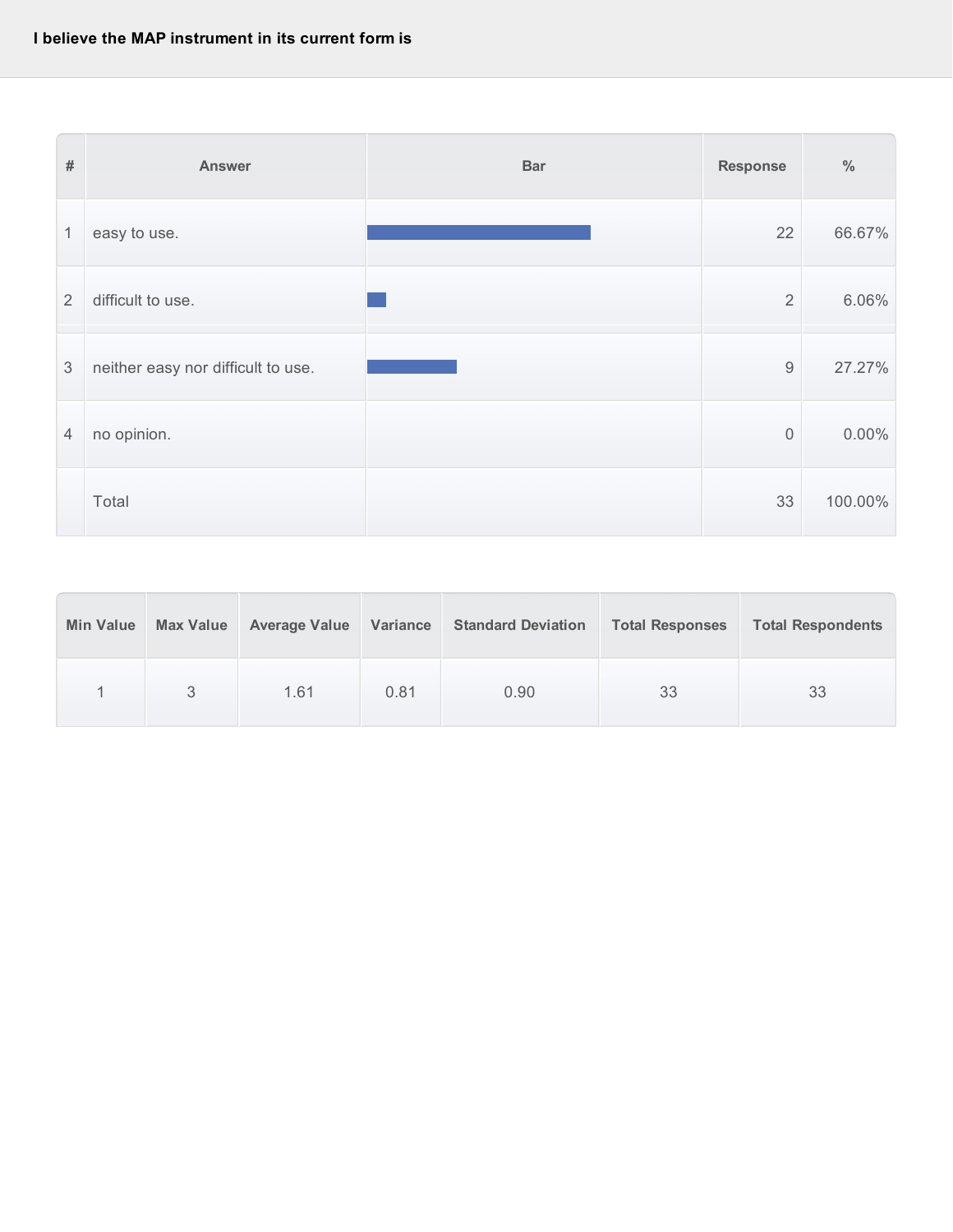| $\#$           | <b>Answer</b>                             | <b>Bar</b> | <b>Response</b> | $\frac{0}{0}$ |
|----------------|-------------------------------------------|------------|-----------------|---------------|
| 1              | easy to understand.                       |            | 20              | 58.82%        |
| $\overline{2}$ | some items are difficult to understand.   |            | 12              | 35.29%        |
| 3              | many items are difficult to understand.   |            | $\overline{0}$  | $0.00\%$      |
| $\overline{4}$ | neither easy nor difficult to understand. |            | $\overline{2}$  | 5.88%         |
|                | Total                                     |            | 34              | 100.00%       |

| <b>Min Value</b> | <b>Max Value</b> | <b>Average Value</b> | Variance | <b>Standard Deviation</b> | <b>Total Responses</b> | <b>Total Respondents</b> |
|------------------|------------------|----------------------|----------|---------------------------|------------------------|--------------------------|
|                  | $\Delta$         | 1.53                 | 0.62     | 0.79                      | 34                     | 34                       |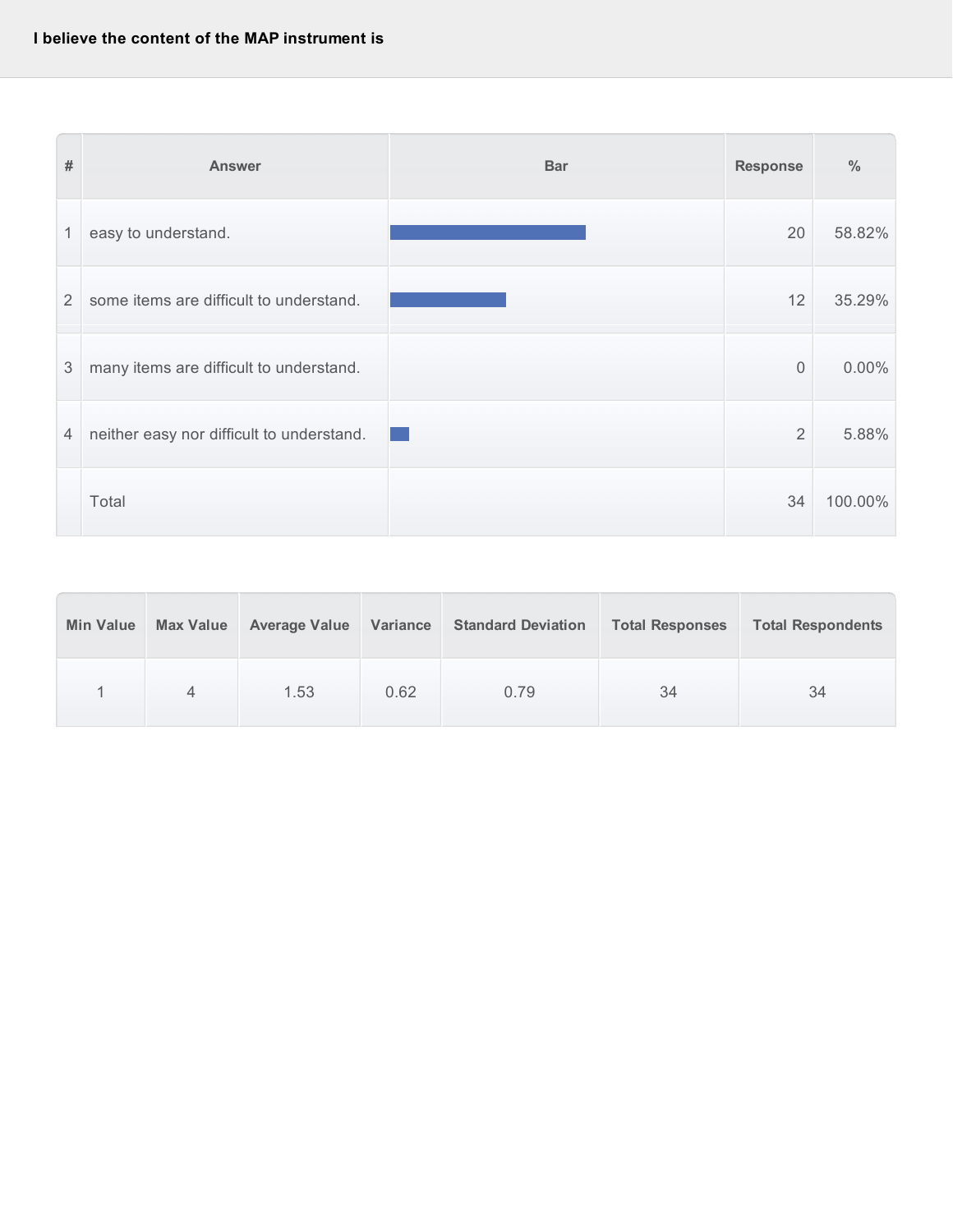## **Would you be in favor of removing a domain or domains from the MAP instrument?**

| $\#$           | <b>Answer</b> | <b>Bar</b> | <b>Response</b> | $\%$    |
|----------------|---------------|------------|-----------------|---------|
| $\mathbf{1}$   | Yes           |            | $6\,$           | 17.65%  |
| 2              | No            |            | 24              | 70.59%  |
| $\mathfrak{S}$ | No opinion    |            | $\overline{4}$  | 11.76%  |
|                | Total         |            | 34              | 100.00% |

| <b>Min Value</b> | <b>Max Value</b> | <b>Average Value</b> | Variance | <b>Standard Deviation</b> | <b>Total Responses</b> | <b>Total Respondents</b> |
|------------------|------------------|----------------------|----------|---------------------------|------------------------|--------------------------|
|                  |                  | 1.94                 | 0.30     | 0.55                      | 34                     | 34                       |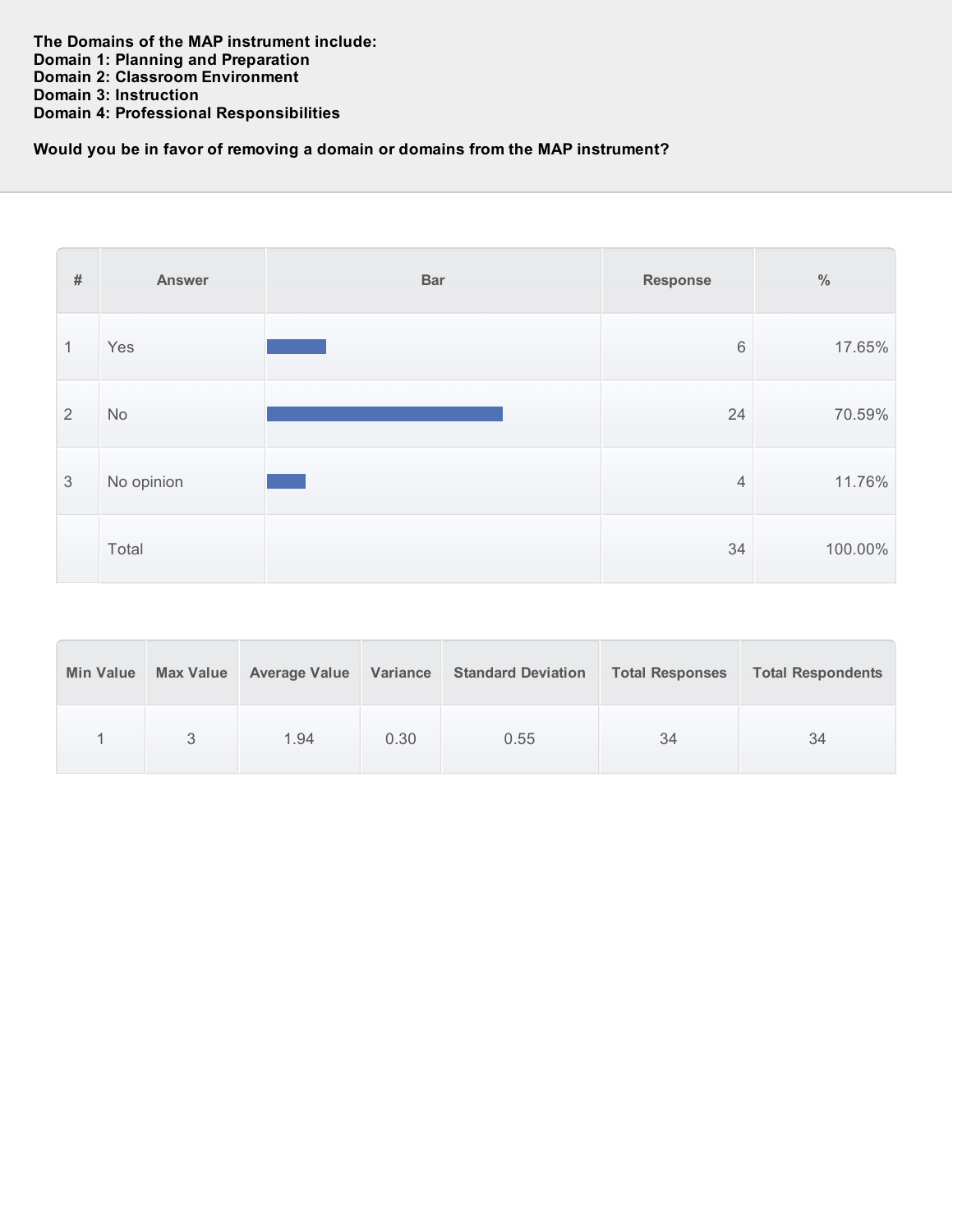## **If you answered yes to the question above, which domain or domains would you remove?**

| <b>Text Entry</b>                                                                                                                      |
|----------------------------------------------------------------------------------------------------------------------------------------|
| Professional Responsibilities                                                                                                          |
| Planning and Preparation & Professional Responsibilities                                                                               |
| <b>NA</b>                                                                                                                              |
| Domain 4 - Some of the elements are somewhat redundant with our Dispositions instrument and cannot be<br>assessed through observation. |
| Professional Responsibilities                                                                                                          |
| Some components of Professional Responsibilities as teacher candidates have little to no exposure.                                     |
| Domain 4                                                                                                                               |

|             | <b>Statistic</b> | Value |
|-------------|------------------|-------|
| Respondents |                  |       |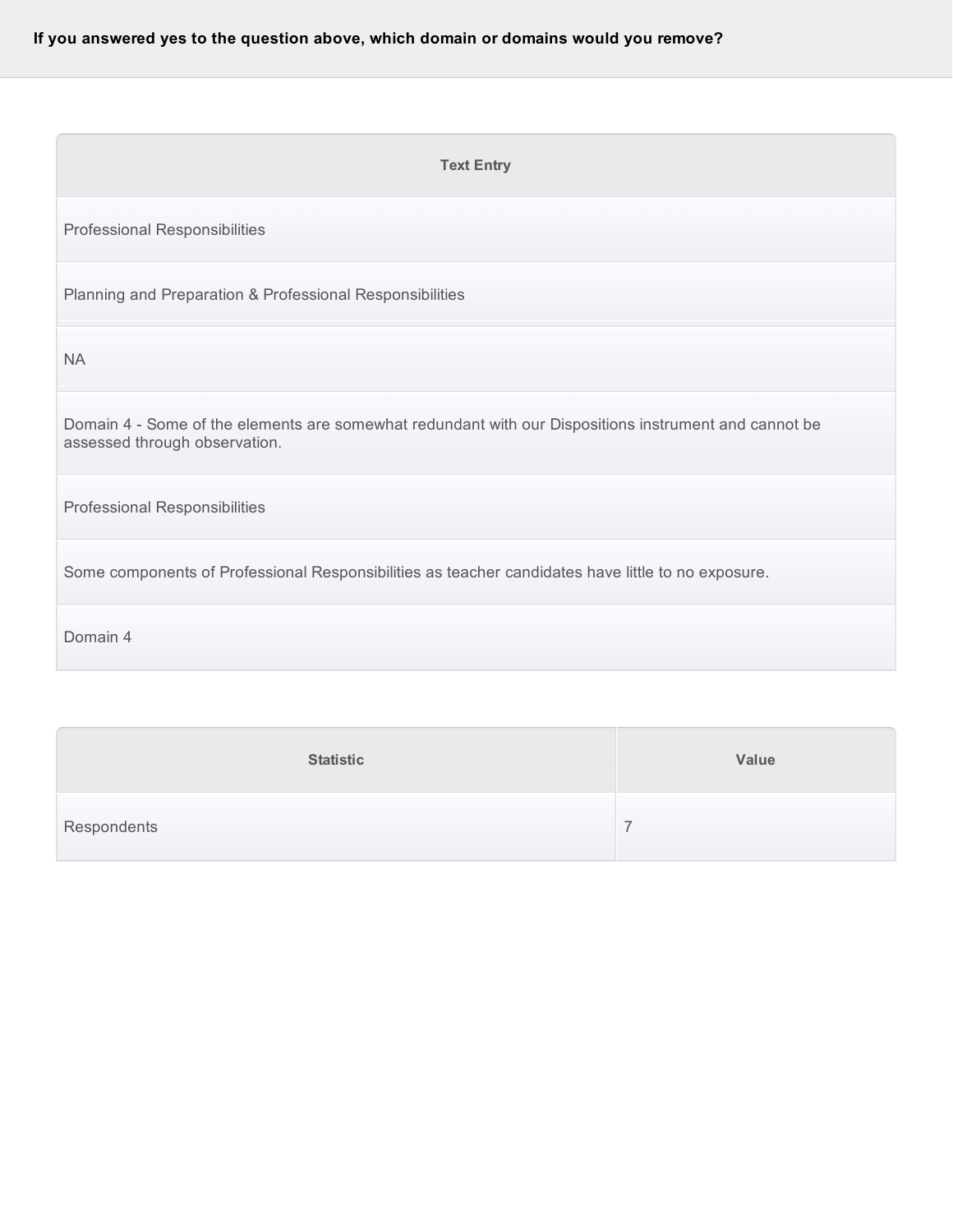If you don't want to remove an entire Domain but would like to remove some of the indicators, which indicators would you remove from Domain 1: Planning and Preparation? Please list below and provide a reason why:

 **1A. Demonstrates Knowledge of Content**

- **1B. Demonstrates Knowledge of Pedagogy**
- **1C. Demonstrates Knowledge of Students and their Learning**
- **1D. Selects Appropriate Learning Goals**
- **1E. Demonstrates Knowledge of Resources**
- **1F. Designs Coherent Instruction**
- **1G. Assess Student Learning for Planning**

| <b>Text Entry</b>                                                                                                                                                                                                                                     |
|-------------------------------------------------------------------------------------------------------------------------------------------------------------------------------------------------------------------------------------------------------|
| explain each indactor a little better                                                                                                                                                                                                                 |
| 1C 1E                                                                                                                                                                                                                                                 |
| <b>NA</b>                                                                                                                                                                                                                                             |
| I'd like to see these indicators moved to a section that indicate the candidate's ability to attend to these within the<br>context of the classroom (observation) as opposed to the actual lesson plans. We have rubrics that assess lesson<br>plans. |
| <b>NA</b>                                                                                                                                                                                                                                             |
| Refer to the research to determine which items need to be revised.                                                                                                                                                                                    |
| 1f                                                                                                                                                                                                                                                    |
| No changes.                                                                                                                                                                                                                                           |
| I am fine with all of these indicators.                                                                                                                                                                                                               |
| <b>NA</b>                                                                                                                                                                                                                                             |

|             | <b>Statistic</b> | Value |
|-------------|------------------|-------|
| Respondents |                  | 10    |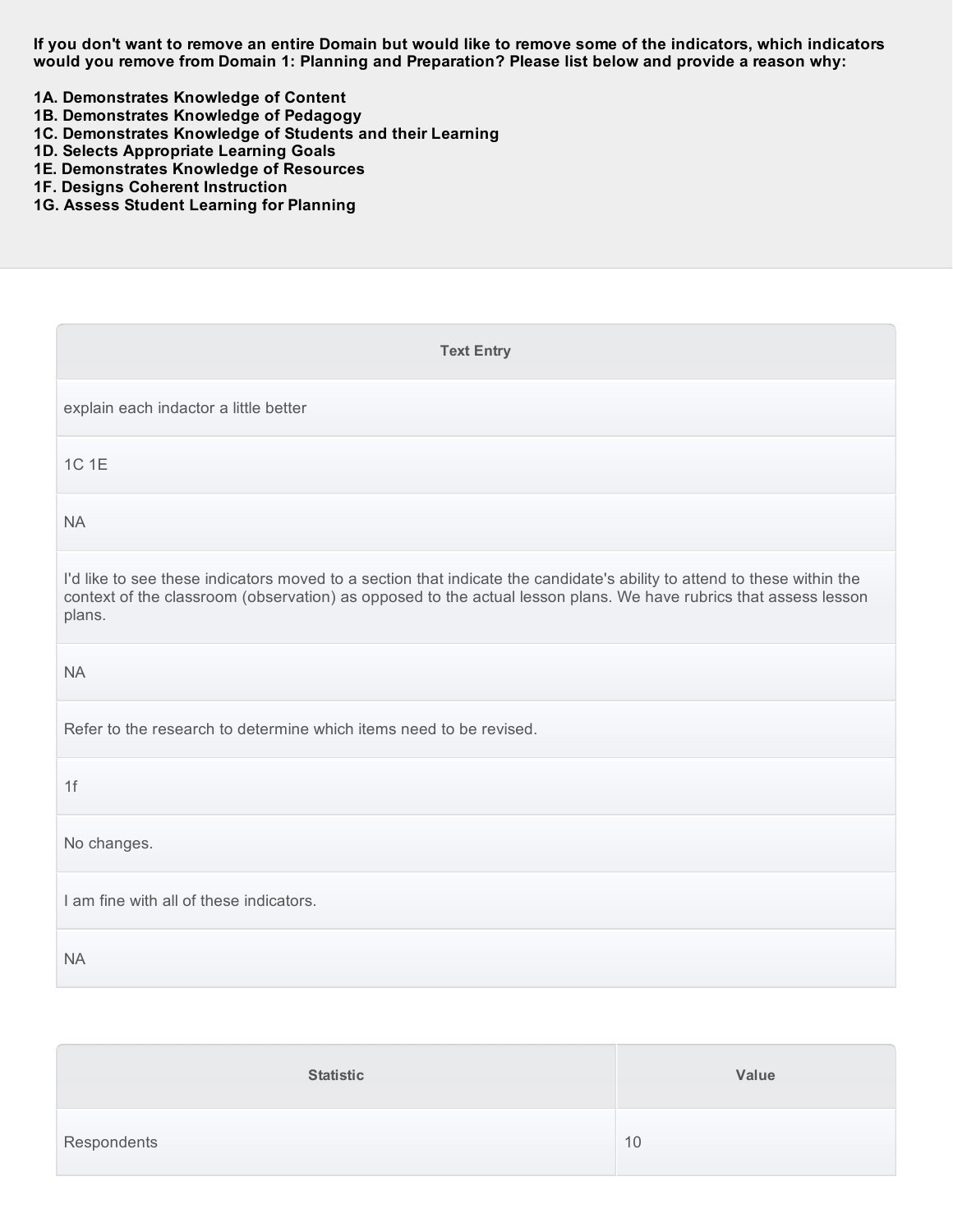If you don't want to remove an entire Domain but would like to remove some of the indicators, which indicators  **would you remove from Domain 2: Classroom Environment? Please list below and provide a reason why:**

- **2A. Creating an Environment of Respect and Rapport**
- **2B. Establishing a Culture for Learning**
- **2C. Managing the Learning Environment**
- **2D. Managing Student Behaviors (attitude, conduct, and academic)**
- **2E. Utilizing Classroom Space**

| <b>Text Entry</b>                                                                             |
|-----------------------------------------------------------------------------------------------|
| 2C & 2D seem as if they can be combined                                                       |
| 2e                                                                                            |
| 2EClassrooms are always created for a safe, flexible enviorment                               |
| Refer to the research to determine which items need to be revised.                            |
| Utilizing Classroom Space - redundant, could be included in Managing the Learning Environment |
| No changes.                                                                                   |
| <b>NA</b>                                                                                     |
| n/a                                                                                           |
| 2e needs a better explaination but I would not remove it entirely                             |
| <b>NA</b>                                                                                     |
| This table has more than 10 rows. Click here to view all responses.                           |

|             | <b>Statistic</b> | Value |
|-------------|------------------|-------|
| Respondents |                  | 15    |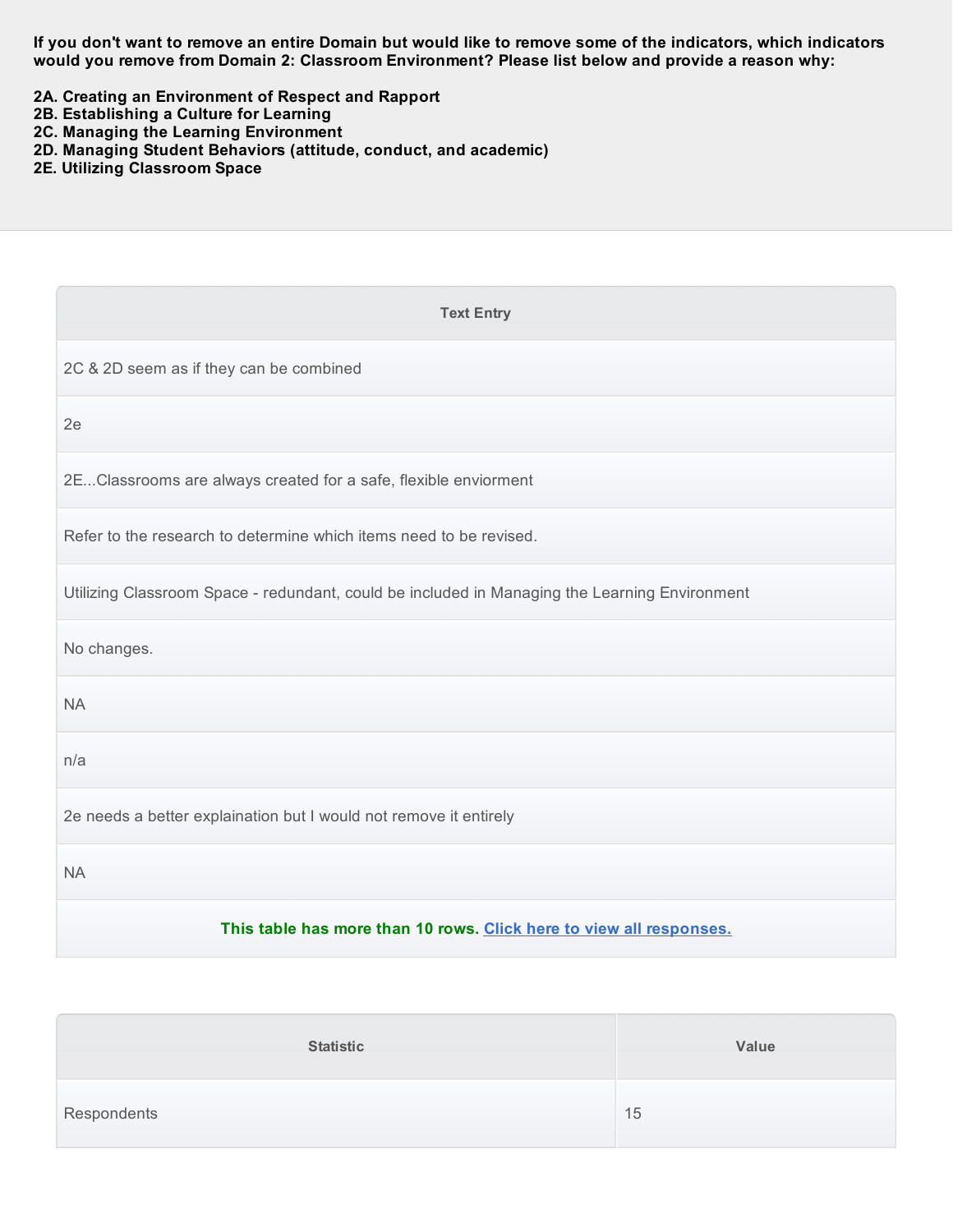If you don't want to remove an entire Domain but would like to remove some of the indicators, which indicators  **would you remove from Domain 3: Instruction? Please list below and provide a reason why:**

- **3A. Communicating Clearly and Accurately**
- **3B. Using Questioning and Discussion Techniques**
- **3C. Engaging Students in Learning**
- **3D. Providing Feedback to Students**
- **3E. Demonstrating Flexibility and Responsiveness**

| <b>Text Entry</b>                                                  |
|--------------------------------------------------------------------|
| 3b needs to reflect a more researched strategy                     |
| n/a                                                                |
| <b>NA</b>                                                          |
| N/A                                                                |
| <b>NA</b>                                                          |
| Refer to the research to determine which items need to be revised. |
| 3e                                                                 |
| No changes.                                                        |
| I am fine with all of these indicators.                            |
| <b>NA</b>                                                          |

| <b>Statistic</b> | Value |
|------------------|-------|
| Respondents      | 10    |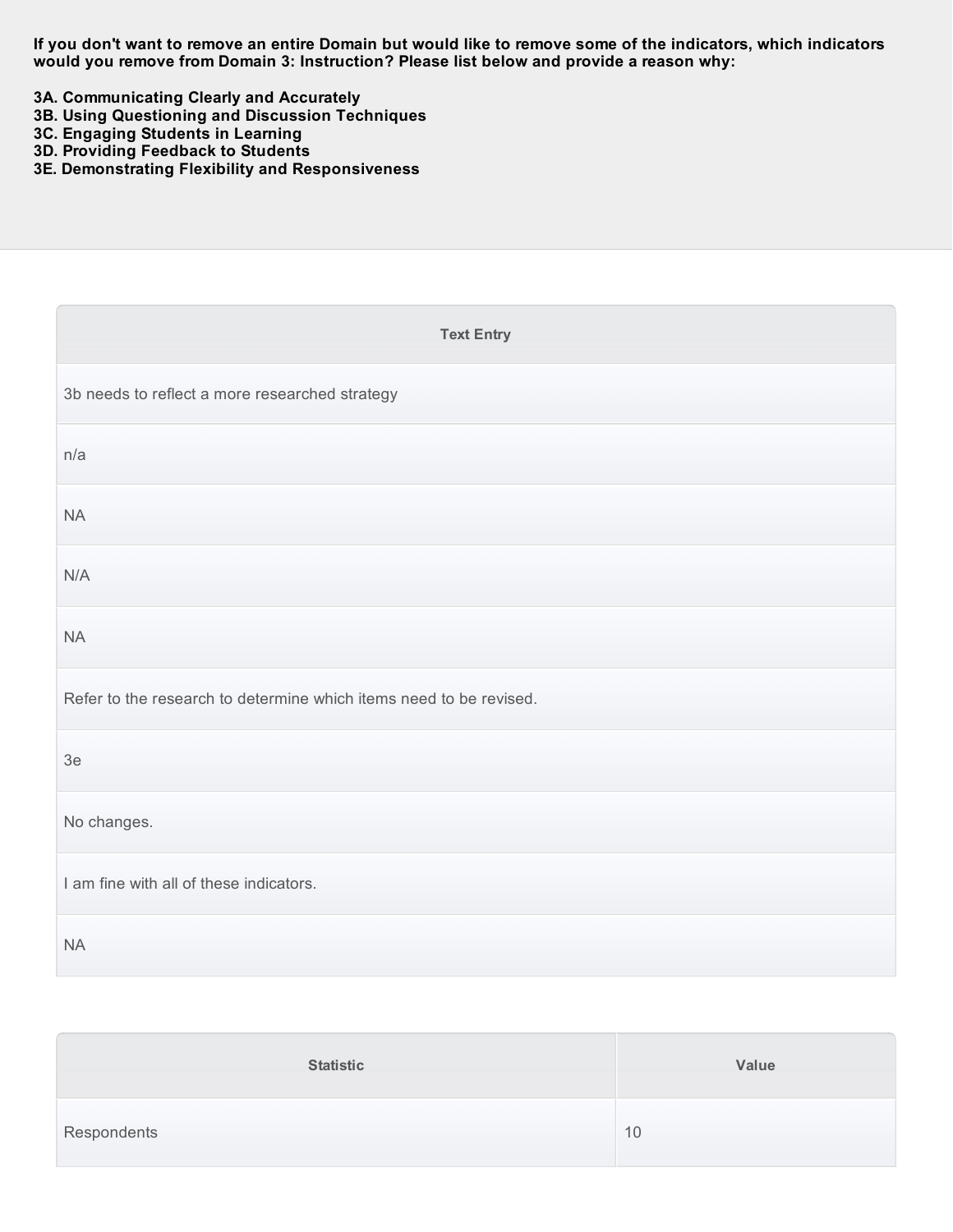If you don't want to remove an entire Domain but would like to remove some of the indicators, which indicators would you remove from Domain 4: Professional Responsibilities? Please list below and provide a reason why:

 **4A. Reflecting on Teaching**

- **4B. Maintaining Accurate Records**
- **4C. Communicating with Families**
- **4D. Contributing to the School**
- **4E. Growing and Developing Professionally**
- **4F. Showing Professionalism**

| <b>Text Entry</b>                                                                                                                                                    |  |  |  |
|----------------------------------------------------------------------------------------------------------------------------------------------------------------------|--|--|--|
| Remove all                                                                                                                                                           |  |  |  |
| definitely 4CWhat regular teacher can achieve an "Accomplished novice" for 4Chow many achieve a<br>"Satisfactory" under 4C SUCCESSFULinvolement of most familiest of |  |  |  |
| I believe this section can be removed since we have the Dispositions instrument.                                                                                     |  |  |  |
| 4D Contributing to the School - Don't the other indicators together show contributing to the school?                                                                 |  |  |  |
| No changes.                                                                                                                                                          |  |  |  |
| 4B, often not clear what kind of records. 4C candidates have very little contact with families                                                                       |  |  |  |
| 4E and F need more clarity and standards to achieve                                                                                                                  |  |  |  |
| 4B, 4C, 4D, 4E Those things are rarely observed during a typical practicum observation                                                                               |  |  |  |
| none                                                                                                                                                                 |  |  |  |
| 4c                                                                                                                                                                   |  |  |  |
| This table has more than 10 rows. Click here to view all responses.                                                                                                  |  |  |  |

| <b>Statistic</b> | Value |
|------------------|-------|
| Respondents      | 17    |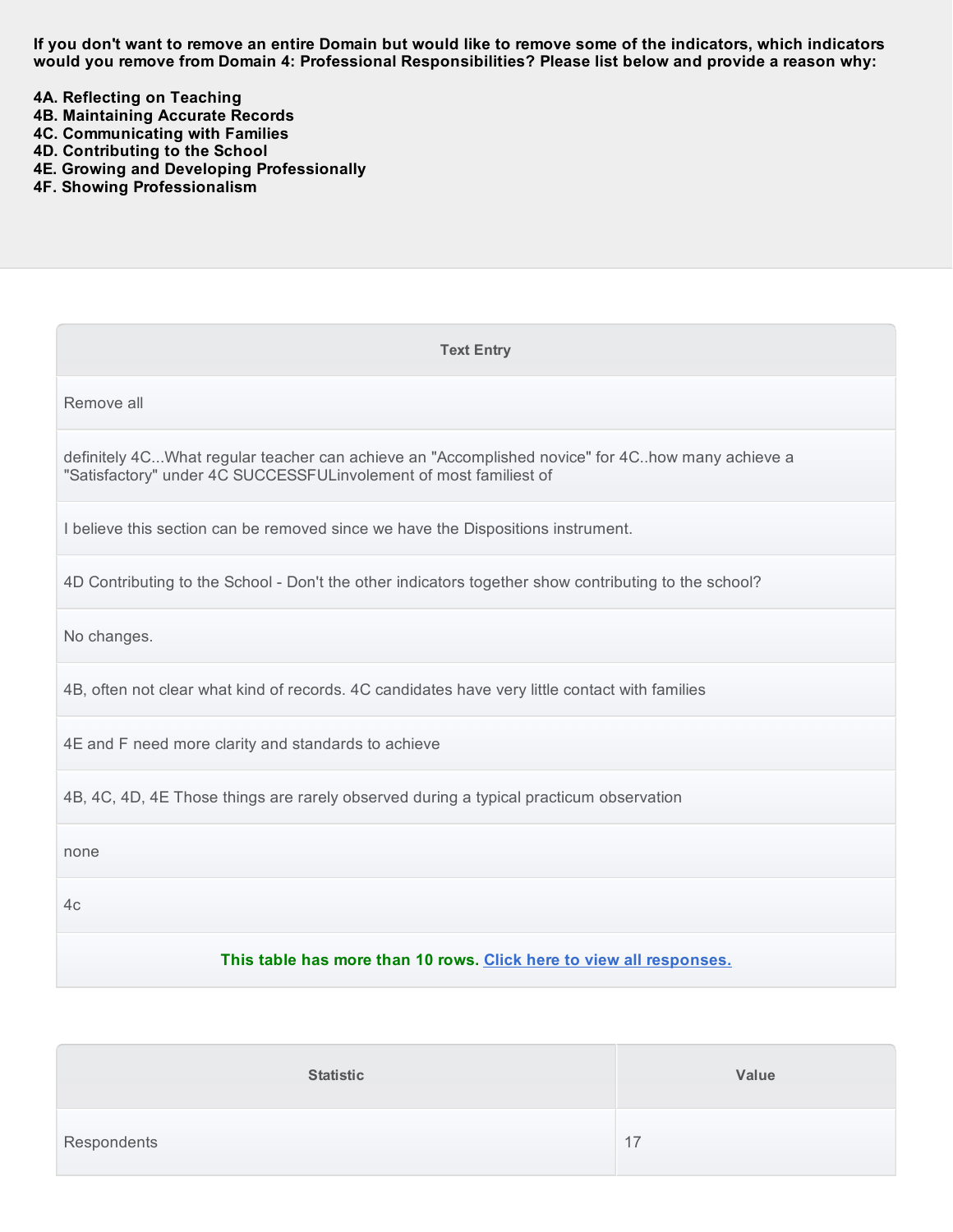With the understanding the MAP instrument in its current form has to be revised and retested for validity and  **reliability, this is the time to consider if we want change to a different assessment instrument.**

 **Thus, the choices are: 1) revise MAP and retest for validity and reliability**

**OR**

2) create a new instrument based on the INTASC standards (we already have to align MAP to INTASC standards)  **and test for validity and reliability.**

 **The INTASC Standards are listed below:**

 **Domain 1: The Learner and Learning #1: Learner Development Standard #2: Learning Differences Standard #3: Learning Environments**

 **Domain 2: Content Knowledge Standard #4: Content Knowledge Standard #5: Application of Content**

 **Domain 3: Instructional Practice Standard #6: Assessment Standard #7: Planning for Instruction Standard #8: Instructional Strategies**

 **Domain 4: Professional Responsibility Standard #9: Professional Learning and Ethical Practice Standard #10: Leadership and Collaboration**

 **A change should not affect the Conceptual Framework since Danielson (MAP) is aligned with INTASC.**

 **With the above information in mind, I prefer**

| #              | <b>Answer</b>                                                                                | <b>Bar</b> | <b>Response</b> | $\frac{0}{0}$ |
|----------------|----------------------------------------------------------------------------------------------|------------|-----------------|---------------|
|                | to keep the MAP and revise and retest for<br>validity and reliability.                       |            | 18              | 52.94%        |
| $\overline{2}$ | to create a new instrument based on the<br><b>INTASC</b> standards.                          |            | 9               | 26.47%        |
| 3              | to wait to vote after my questions are<br>answered at the next Teacher Education<br>meeting. |            | $\overline{2}$  | 5.88%         |
|                | It doesn't matter to me.                                                                     |            | 5               | 14.71%        |
|                | Total                                                                                        |            | 34              | 100.00%       |

| <b>Min Value</b> |      |      | Max Value Average Value Variance Standard Deviation | <b>Total Responses</b> | <b>Total Respondents</b> |
|------------------|------|------|-----------------------------------------------------|------------------------|--------------------------|
|                  | 1.82 | 1.18 | 1.09                                                |                        | 34                       |